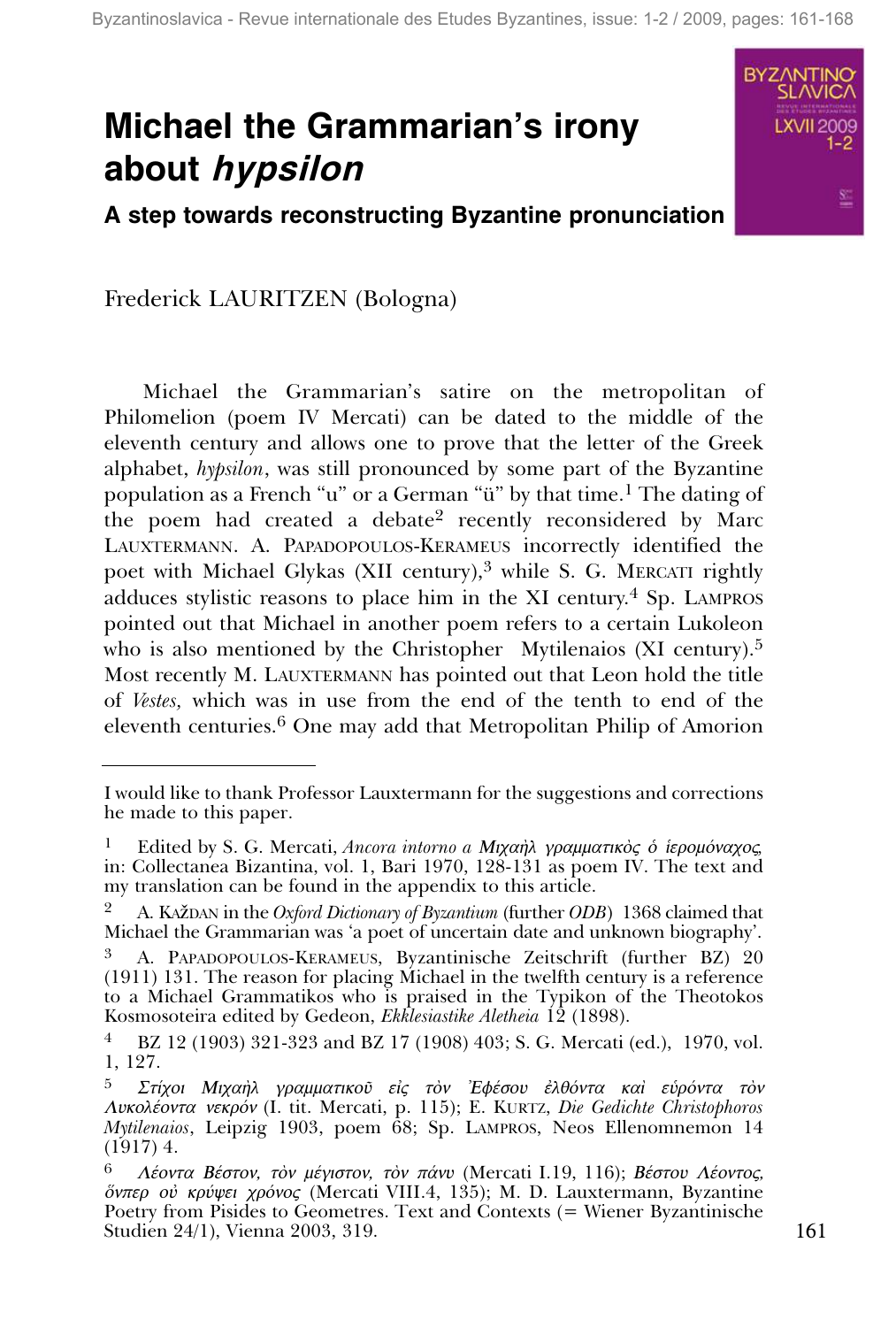mentioned at lines 40-417 appears in the synod decree against the Syro-Jacobites written by Patriarch Alexios Stoudites (1022-1043) for the year 1030.<sup>8</sup> This is decisive proof to place Michael the monk in the first half of the eleventh century and specifically around the year 1030.

Establishing a more precise date for a poem is important, though in this case it is especially significant since it yields further chronological data concerning the pronunciation of Greek in the middle ages. The victim of the poem, the bishop of Philomelion, believes that the villagers he grew up with were uncultured because they did the following mistakes:

- 1) pronouncing  $\kappa \rho i \omega v$  instead of  $\kappa \rho \nu \omega v$  (line 20)
- 2) pronouncing  $\zeta \hat{\mu}$  instead of  $\zeta \hat{\nu}$  (line 21)

These two 'errors' reveal that there was a distinction in pronunciation between the letters hypsilon ( $v$ ) and iota ( $v$ ).<sup>9</sup> Such information is also confirmed in Church Slavonic. Traditionally it is deemed that the Slavonic alphabet was invented in the ninth century.10 In this early written stage, it is supposed that the Slavonic vowel-system did not allow for the development of a sound such as a German "ü" or a French "u".11 However both Church Slavonic alphabets add a letter to represent the letter *hypsilon* in loan words from Greek. This letter is known as the *iûitsa* (Glagolitic  $\mathcal{F}$ , Cyrillic  $\mathbf{v}$ ). It is used exclusively in Greek words imported into slavonic12 and P. DIELS suspected that it may represent a Greek sound such as "ü".13 The problem would be solved, if at the time of the

 $ZA\mu\omega\rho$ ίου πρόεδρος έστί τις, φίλε | Φίλιππος, οὖ μέγιστον έν βί $\omega$  κλέος (Mercati IV.40-41, 129).

 $Φιλίππου$  'Αμωρίου: G. FICKER, *Erlasse des Patriarchen von Konstantinopel Alexios Studites*, Kiel 1911, 20.2. The reference was found using the online *Prosopography of the Byzantine World* (www.pbw.kcl.ac.uk). Philip of Amorion is classified as Philippos 101.

<sup>9</sup> G. HORROCKS, *Greek: A History of the Language and its Speakers*, London – New York 1997, 2005; W. HÖRANDNER, *Zur Kommunikativen Funktion byzantinischer Gedichte*, in: XVIII International Congress of Byzantine Studies, Major Papers, Moscow 1991, 418.

<sup>10</sup> B. GASPAROV, *Old Church Slavonic*, Munich 2001, 18-19 for a clear introduction to the complex question. Also C. DIELS, *Altkirchenslavische Grammatik*, Heidelberg 1932, 19-48.

<sup>11</sup> The vowel system is described by B. GASPAROV, *Old Church Slavonic*, 47-52, especially p. 51 which explains the lack of "u" in OCS and its subsequent reintroduction.

<sup>12</sup> P. DIELS, *Altkirchenslavische Grammatik*, 27-29, note 8; B. GASPAROV, *Old Church Slavonic*, 14 points out that the *iûitsa* was among the letters employed almost exclusively for words imported from Greek.

<sup>13</sup> P. DIELS, *Altkirchenslavische Grammatik*, 27-29, note 8, especially p. 29: "Dass dem griech.  $v$  ausser den Lautwerten i und u stellenweise auch der Lautwert ü beilegt warden konnte, lässt die Art vermuten, wie Supr. In einigen Fällen Y in slavischen wörten verwendet". A. VAILLANT, *Manuel du Vieux Slave*, Paris 1964, 32. There Vaillant claims that the *hypsilon* could no longer have the sound *ü*, however on the same page he claims that there were regional variations in the

<sup>162</sup> Greek pronunciation of the letter.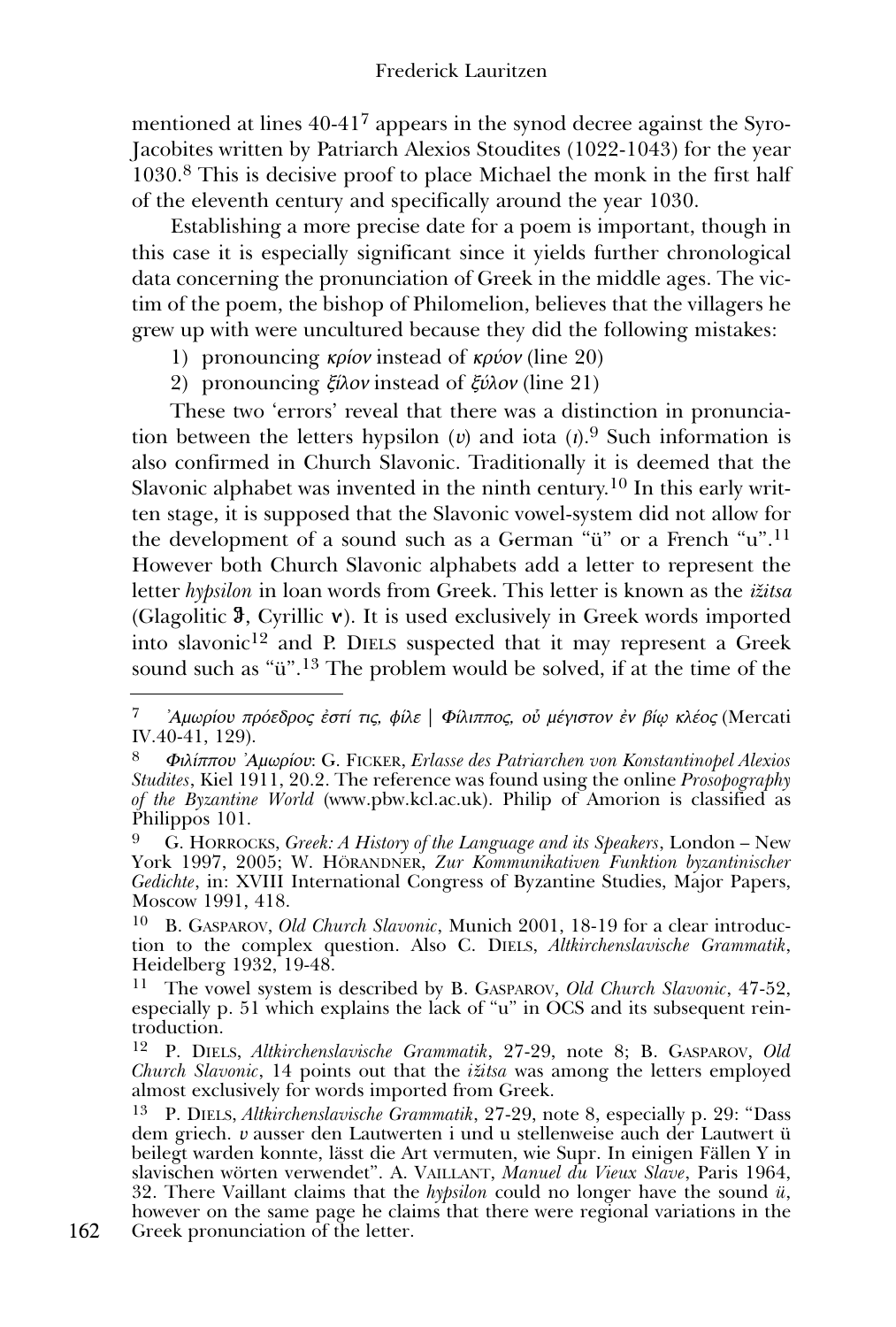creation of the Glagolitic and Cyrillic alphabets the Byzantines still pronounced the hypsilon  $(v)$  as "ü" and therefore in a manner distinctly different either from iota (*i*) or ita (*n*). DIELS pointed out that that Greek words which have an *hypsilon* are transcribed with either an "u" or an "i" depending on the place of writing of the manuscript. He based his observation mainly on the famous *Supraliensis* manuscript and points out that there the *iûitsa* is often replaced by the letter "*u*" and not "*i*". This would confirm that the *iûitsa* represented a sound which was intermediary between "i" and "u". <sup>14</sup> This phenomenon was also noted in later glagolitic manuscripts Dalmatia.<sup>15</sup> The poem of monk Michael with its clear distinction between *iota* and *hypsilon* finally confirms the suspicion of Slavic linguists that the *iûitsa* effectively represented a distinct sound which was marked by the letter *hypsilon* in Greek and represented the sound "ü". Thus two independent arguments establish that the Greek *hypsilon* was pronounced as "ü" around the year 1030 in Anatolia.

There is an important consequence to this argument, connected with Modern Greek dialects from Anatolia. If the *hypsilon* was pronounced as "*ü*" rather than "*i*" by some part of the Byzantine population, one may suspect that some Anatolian Greek dialects, such as Cappadocian, which retained this feature long after the eleventh century, did not import it from Turkish as has been conjectured. On the contrary, it would seem that the contact with Turkish which actively uses the sound ü would have strengthened a feature which disappeared in other dialectal areas of Greek. One may no longer associate the different vowel system as simply deriving from Turkish, but rather reinforced by it. <sup>16</sup>

Another important consequence may be connected with codicology. If indeed the *hypsilon* was not confused with an *iota* or an *eta* at a given time and place, especially before the eleventh century, then one may make distinctions in the areas where such confusions arise. In other words one may reduce the geographic area of iotacism which also includes the letter *hypsilon*. Consequently one may add another criterion to assess the provenance or even date of certain manuscripts.

Thus the pronunciation of the Byzantine Greek alphabet cannot conform entirely either to the various reconstructed pronunciations established by Erasmus of Rotterdam (1466-1536) or to the contemporary Greek pronunciation defended by Reuchlin (1455-1522). Instead one may use the evidence of contemporary literature combined with that of neighbouring languages in order to establish an approximate chronology in the evolution of pronunciation. This may also facilitate the appre-

<sup>14</sup> P. DIELS, *Altkirchenslavische Grammatik*, 6, note 8, 20, 22.

<sup>15</sup> A. VAILLANT, *Manuel du Vieux Slave*, 32.

<sup>16</sup> For a description of the sounds of Cappadocian see N. KONTOSOPOULOS,  $\Delta$ ιάλεκτοι καὶ ἰδιώματα τῆς νέας Έλλινικῆς, Athens 1994, 6-9 especially p.8. 163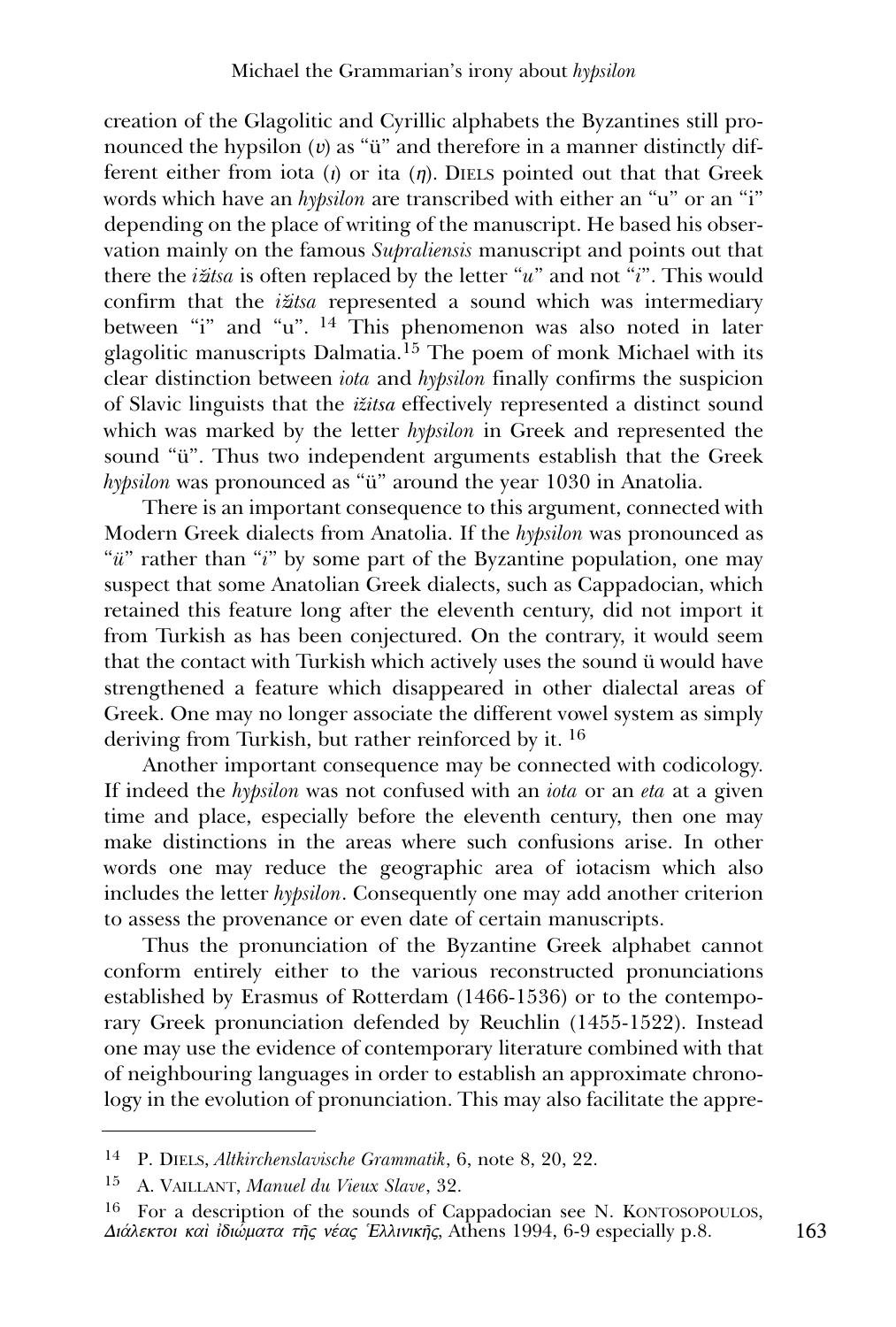ciation of the aural aspect of middle Byzantine writing as well as being a step towards establishing a more genuinely 'Byzantine' pronunciation of Greek in the middle ages. Finally one should add that the discrepancy which emerges between two different contemporary pronunciations of the same letter, point to the need of further study in the realm of regionalism as well as possible social distinction based on manner of speech within the Byzantine empire.

## Appendix 1

ώ δέσποτα, πρόεδρε Φιλομηλίου, άφωνίας βοῦν οἶδα τῆ γλώσση φέρεις μᾶλλον δέ τις βοῦς αὐτόχρημα τυγχάνεις. πλήν άλλά την σην έκβιάζον μοι φύσιν καί τὸν σὸν ἐκδίβασκε θαρρούντως βίον. (5) ποία μέν ή θρέψασα πατρίς σε φράσον, ποίων δέ και προῆλθες έκ γεννητόρων. ποθῶ μαθεῖν δε και διδασκάλους τίνας ό κλεινός εύτυχήσας, άλλά και πλέον τίς ο χρίσας σε και καθιδρύσας θρόνω (10) άποστόλων φεῦ τὸν λιθώδη τὰς φρένας, καί θρεμμάτων δείξας σε Χριστού ποιμένα, τὸν ὄντα μᾶλλον εὐφυᾶ βοηλάτην. θεόν γάρ είπών και κεραυνόν προσδόκα· ναί ταῦτα μοι, βόσκημα, δήλωσον τάχος, (15) ώς παντί βίω σε κηρύξω μέγαν, ίσους πλέκων σοι τούς έπαινους τοις τρόποις. «'Εμοί πατρίς, βέλτιστε, τραχύ χωρίον, δπου περ άνδρων και βοών ίσαι φρένες, οΐ τὸ κρύον λέγουσιν ἀφρόνως κρίον, (20) καί τὸ ξύλον λέγουσιν ἀγροίκως ξίλον, † ἔχων νὲ δ'αὖθις † ἀντὶ τοῦ παραντίκα. Ώς οὖν προῆλθον μητρικῆς ἐκ νήδυος - τίνες γάρ οι φύσαντες αιδοῦμαι λέγειν καί τοῦ νεάζειν τοῖς χρόνοις ἐπαυσάμην, (25) έν βουκόλοις ήν εύθὺς ήριθμημένος, πήραν δέ και κώθωνας έξηρτημένος βόας νέμων ήν και γάλακτος εσθίων, σιτούμενος δέ και τυρούς ύπέρ κόρον. Όρᾶς ὁποίας σάρκας ἐξεθρεψάμην· (30) όρᾶς ὅπως μέγιστος εἰμί και πίων, ὤμους περιττούς καρτερωτάτους ἔχων. Βουγάϊον γοῦν, εἴτε βουθοίναν νέον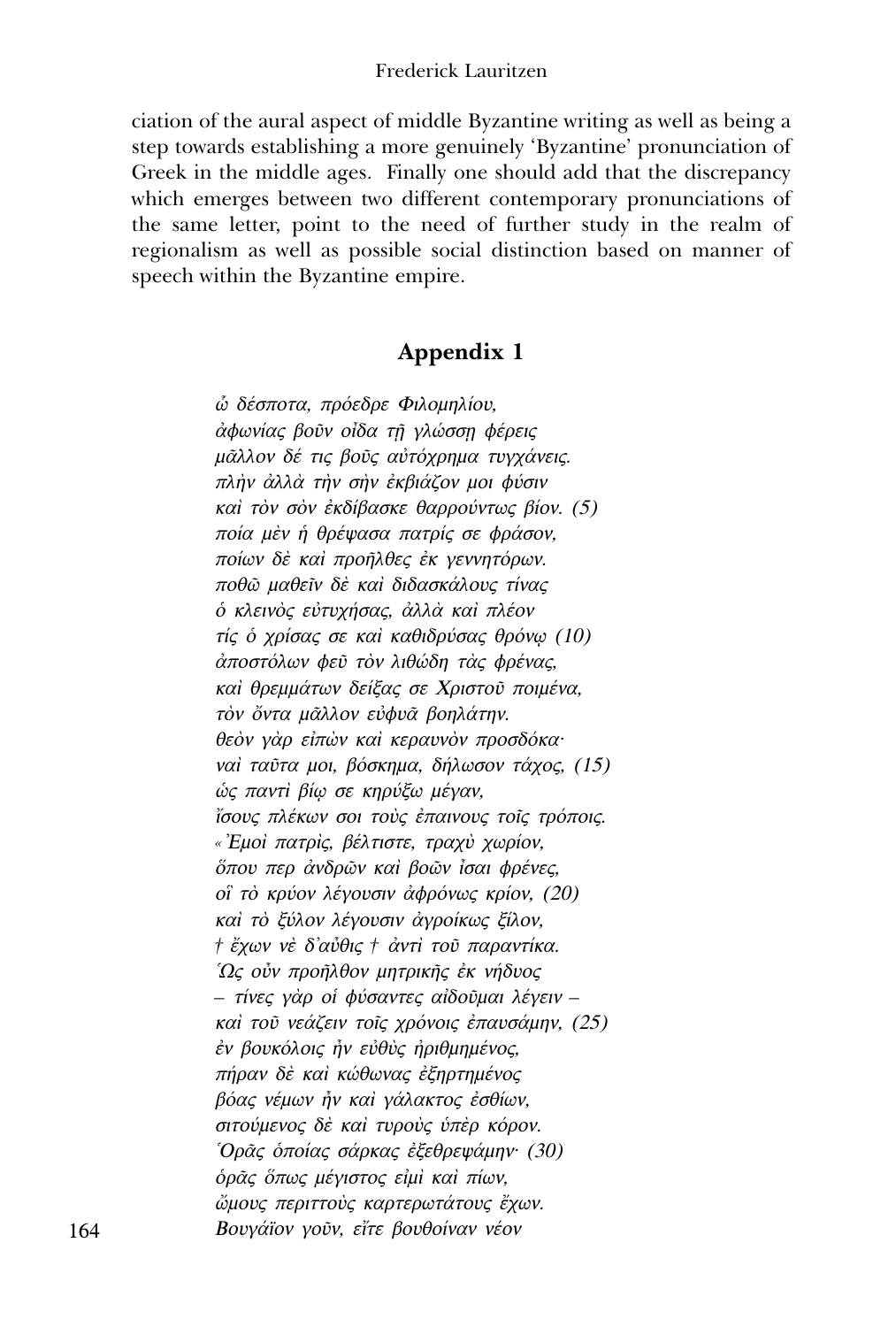καλῶν μέ τις κάλλιστα τοῦ σκοποῦ τύχη. "Η πάντα βοῦς ἔγωγε πλήν μυκημάτων (35) όγκώμενος γάρ είμι την φωνήν όνος. Καί ταῦτα μέν δή ταῦτα τοῦ πρώτου βίου. Πῶς δή παρῆλθον τάξιν είς έπισκόπων, άκουε και θαύμαζε την εύβουλίαν. Αμωρίου πρόεδρος έστί τις, φίλε, (40) Φίλιππος, ού μέγιστον έν βίω κλέος, άκρος † μοναί † σκληραγωγίας φίλος, διδασκάλων ἄριστος ἐν τοῖς πρακτέοις. Φροντίς γάρ αύτῶ μικρά τῆς θεωρίας, φιλεί δέ πράξιν πρακτικωτάτως έχων. (45) Kἂν εί μόνον σταίη τις αὐτοῦ < $\sim$   $\sim$  >. ἄπεισιν εὐθὺς – φεῦ βοῶν τῶν ὡδίνων. Τούτω προσελθών και νομισθείς αυτίκα πρόχειρος, όξὺς, εὐφυὴς ὑπηρέτης καὶ πορνοβοσκὸς ἐν μεσημβρία βίου. (50) ύπουργὸς ἦν ἕτοιμος ἐξηλεγμένος, κοινωνός αύτω των άπορρήτων μόνος. Πρός παρθένους ούν, άλλά και χήρας νέας έστελλόμην πρόθυμος, αἶς λόγους φέρων έξηπάτων, έκλεπτον αύτὰς έντέχνως (55) ταΐς ρημάτων ἴυγξιν ώς μάγων τέχναις. "Η <-> ποθεινός ού μόνον δεσπότη άλλ' ούκ έλαττον ταΐς φίλαις τοῦ δεσπότου, ώς ού βραχείαν προξενῶν αὐταῖς χάριν, ούδ'ἄνδρα μικρόν, ἀλλά την πρᾶξιν μέγαν (60)  $\langle -\rangle$  = εὐκίνητον, ήδὺν ἐκτόπως. Τούτων δέ τις τείνουσα μισθόν μοι μία, ἣ πᾶσι δήλη, κἂν ἐγὼ κρύπτειν θέλω έπιπτεν, ικέτευεν, εξελιπάρει, τῷ δεσπότη προὔτεινεν ίκετηρίαν, (65) έτυπτεν αύτοῦ καὶ παρειάς ἔσθΌτε, καί την γένυν έτιλλεν έξαρνουμένου, έως με τον πάντολμον, δν φθάσοι λίθος, λέξας τι χρηστόν είτα και πράξας μέγα,  $\phi$  μηδέ χηνῶν ἦν προηγεῖσθαι θέμις, (70) ώς παντάλασιν έστερημέν λόγου καί μηδέ σώας τάς φρένας κεκτημένω, πρόεδρον - ὦ πρόνοια θεοῦ καὶ δίκη τοῦ δυστυχοῦς ἔδειξε τοῦδε χωρίου.  $i\pi\pi\alpha\zeta$ ομαι και μεν τρυφώ καθήμέραν, (75) νύκτωρ δέ μοι σύνοιδε νὺξ τὰ πρακτέα, καί χρέμπτομαι μέν ταΐς τραπέζαις πλουσίων,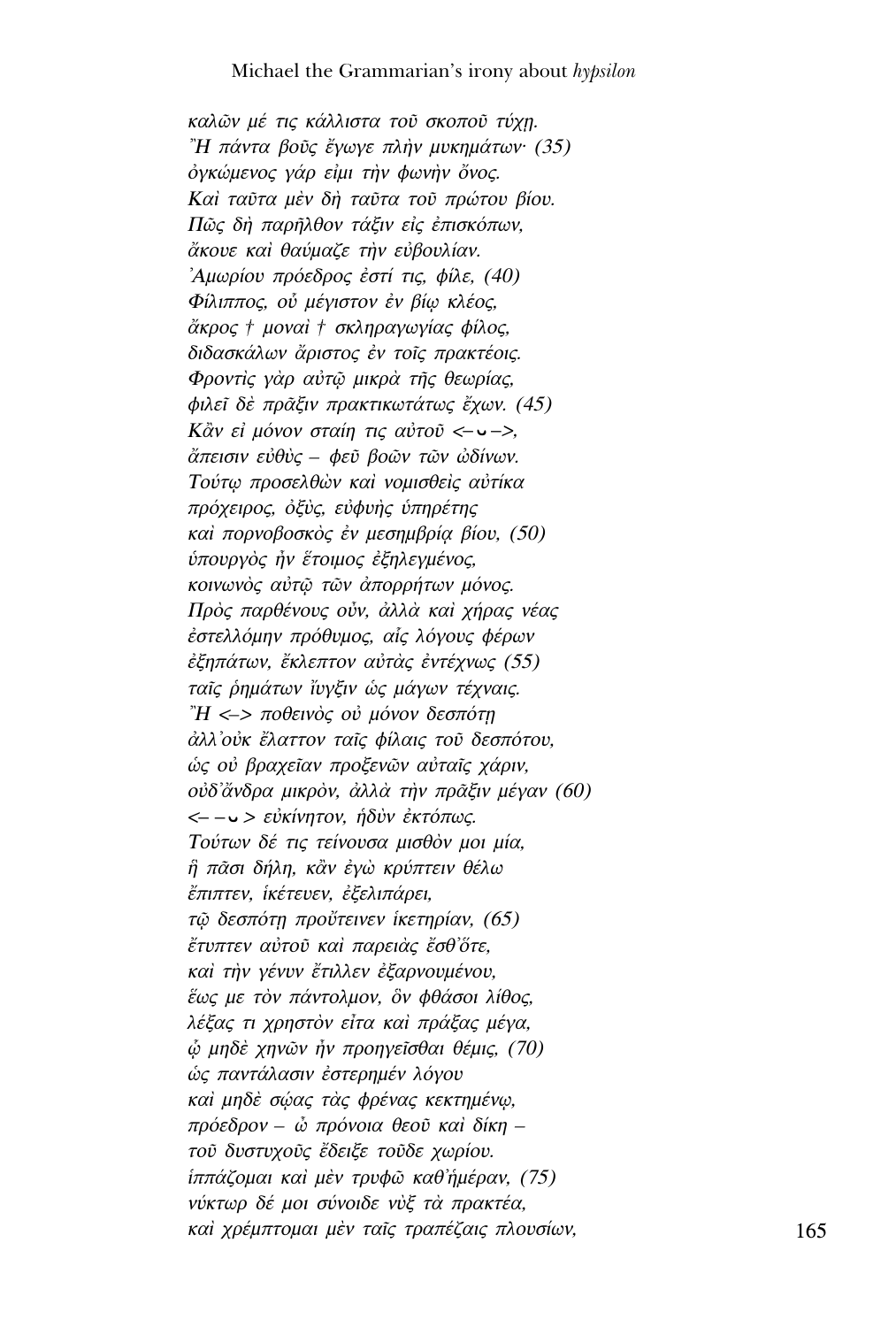#### Frederick Lauritzen

άγροικίας μοι τοῦ θράσους ήγουμένης, πέμπω δ'έρυγὰς ἀγγέλους λαιμαργίας, φρονῶ δὲ καὶ μέγιστον οὐ προεδρία, (80) τέχνη δε τη πρίν και τρόπων μοχθηρία, σεμνοπροσωπών και γενειάδα τρέφων. πελώριος κύκλωψ τις, ώμηστής λέων, πάντων προτιμῶν τὴν ἑαυτοῦ γαστέρα καί κορδακισμοΐς προσφιλής ὢν καί μέθαις, (85) πολύς τὸ σῶμα, τὸν δὲ νοῦν καὶ τὸν λόγον πωγωνίας όμοιος εύπόκοις τράγοις. Αΰτη κορωνίς τοῦ καθ'ἡμᾶς σου βίου. "Ηκουσας ὧν ήτησας ὧν ήρας, φίλε, ἔγνως τὰ πολλὰ τῶν ἐμῶν τολμημάτων. (90) Σύ δ'αύτά μοι τήρησον έμμέτροις λόγοις καί τοις μεθήμας είς άει σωζε χρόνοις.»

Master and metropolitan of Philomelion, I recognize your tongue is silent like an ox, But now you are becoming more like an ox yourself. However, force your nature for me And courageously explain your life. (5) Tell me which nation reared you And from which parents you descend. I desire to learn also which teachers You found, famous one, and who anointed you and installed you on the throne  $(10)$ Of the apostles, alas you who have a brick-like brain. Who pointed you out as Christ's shepherd of creatures, Though you are simply an ox driver. If you call on God, expect thunder. Aye, so tell me quickly, you cattle  $(15)$ So that I will proclaim you as great for my whole life, And weave praises appropriate to your behaviour. "Dear friend, my fatherland is a rugged village, Where the minds of men and oxen are equal. They, ignorant ones, say krion instead of kryon  $(20)$ They, provincials, say xilon instead of xylon. They say euthis instead of immediately. So I came from my mother's womb  $-I$  am ashamed to say who were my ancestors  $-I$ And when, with the years, I stopped to be a child,  $(25)$ I was immediately numbered among the shepherds,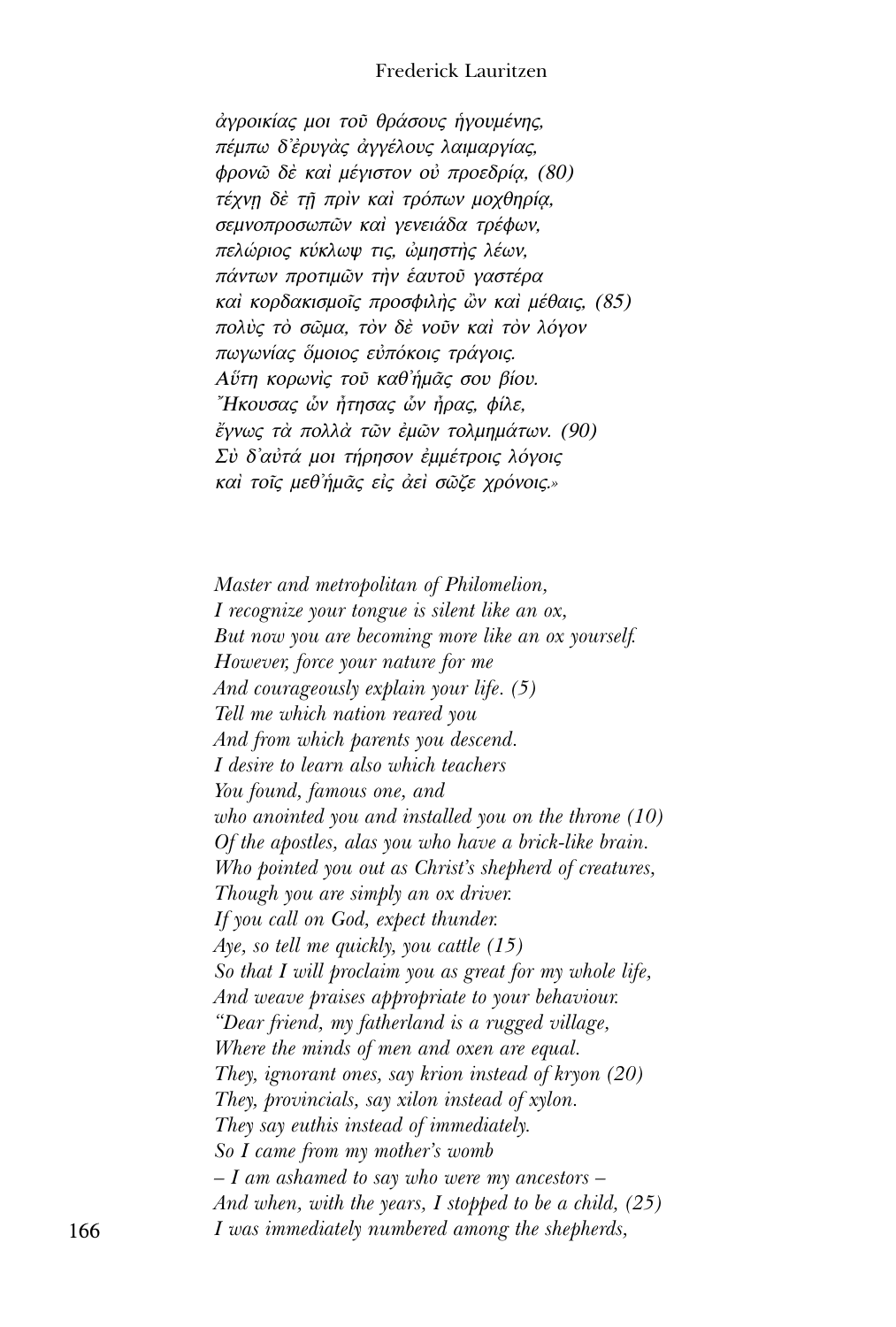#### Michael the Grammarian's irony about *hypsilon*

*I had a prod and cups, I drove oxen and consumed milk, And eat too much cheese. You see what flesh I have developed: (30) You see how huge and fat I am, And what wide and strong shoulders I have. If someone called me a great ox or a new beefeater, he would not be wrong. I am truly an ox in everything except the lowing, (35) Since I sound like an overloaded donkey. And this was so during my early life. Listen and admire the cleverness Of how I joined the rank of bishops. Dear friend, there is a metropolitan of Amorion (40) Philip, whose fame is greatest among the living, He is an extreme follower of ascetic practice The best teacher of what must be done. For his wisdom is close to his theory. However, in practical terms he loves action. (45) If someone only approaches him (…), He will go away immediately, crying 'alas, what sufferings'. If someone went to him, he was immediately considered A handy, sharp and good natured servant And a procurer of prostitutes in the daylight of life. (50) I was chosen as ready servant And alone shared his secrets. So to maidens and young widows I was sent eagerly bearing them letters And I used to deceive and kidnap them artfully (55) By the charms of words, as if by tricks of magicians. However I was loved not only by my lord, But, not in the least, by my master's girl friends, since I announced them the favour, not small, Not an insignificant man, but great in deed, (60) Sensible and extremely sweet. One of these women used to offer me money. Everyone knew her and even when I wanted to conceal her She fell, prayed and insisted And offered supplications for my master. (65) Once she beat him and his cheeks And she pulled his beard even though he refused her request To the point that even a stone hit poor me. He said something good and did something great With which it is not licit to lead geese (70)* 167